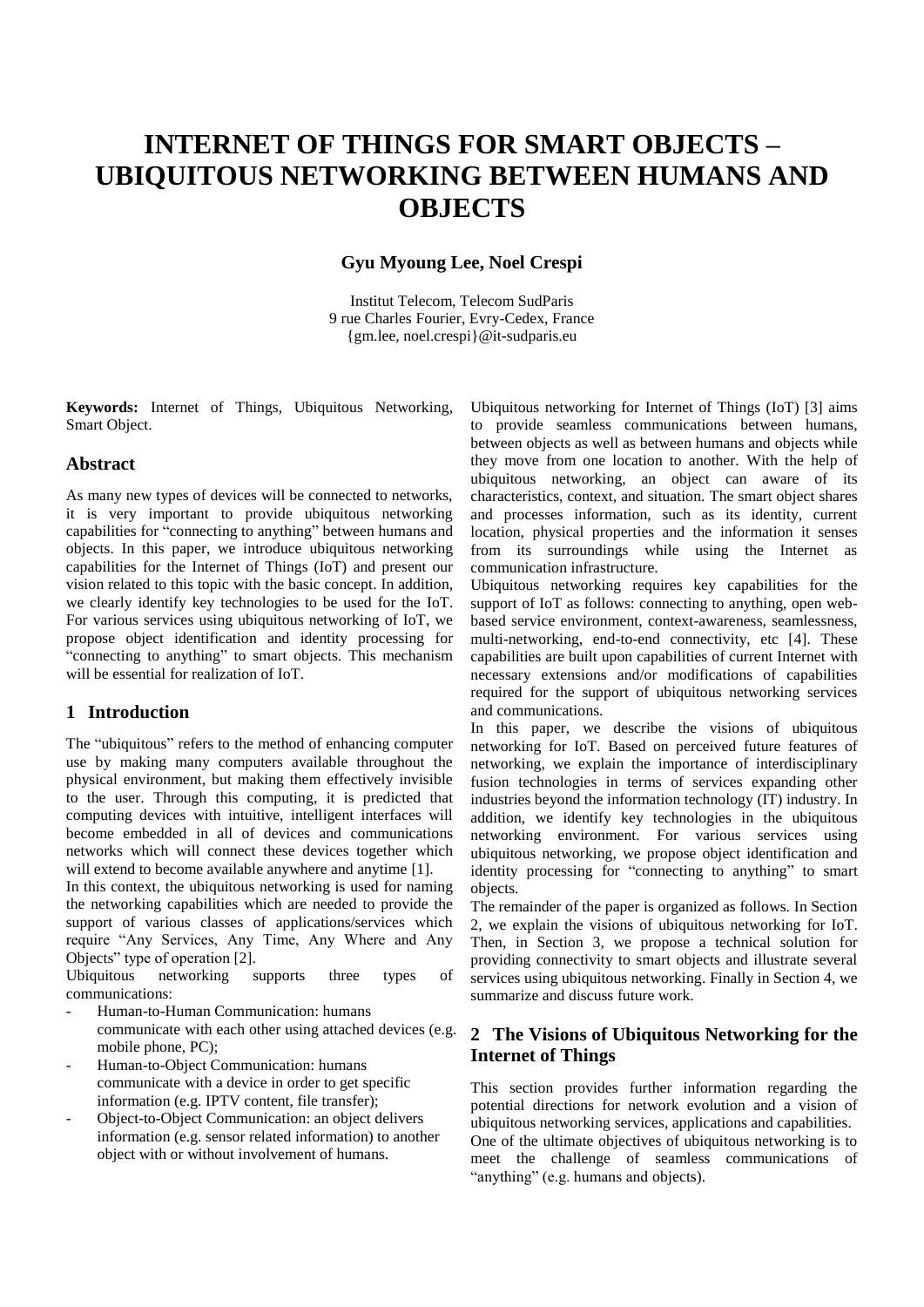As a result, ubiquitous networking will also enable innovative services involving the use of technologies such as biotechnologies (BT), nano-technologies (NT) and content technologies (CT), thus allowing the provision of services that go beyond traditional telecommunication and IT services. These innovative services will require extensions in terms of networking capabilities as well as the availability of any types of objects.

The concept of "5C+5Any" illustrated in Figure 1 represents key features of ubiquitous networking for IoT.



Figure 1. The visions of ubiquitous networking for IoT

New businesses using ubiquitous networking require multiple technologies to operate together such as radio frequency identification (RFID)/sensors, protocols, security, and data processing. In order to communicate with related technical parties accommodated in new business relationships, one of the most urgent needs consists in the integration and combination of technologies such as BT, NT or CT. In particular attention needs to be paid to "interdisciplinary fusion" technologies which combine BT, NT, CT as well as IT using ubiquitous networking capabilities. Thus, integrated engineering for new "Interdisciplinary Fusion Revolution" will emerge allowing for extension of services to other industries beyond the IT industry and constituting the vision of ubiquitous networking.

Communication networks have been mainly supporting the evolution of information processing and service capabilities within IT industries. However, the capabilities of networks benefiting from ubiquitous networking should impact other industries such as medical industry, education industry, finance industry or transportation/distribution industry resulting in new requirements for medical or education networks and services taking into consideration of IT technologies. There are several examples of interdisciplinary fusion services using ubiquitous networking: remote medical services, intelligent transport systems (ITS), supply chain management (SCM), U-Building or U-City. Providing "fusion services" in future Internet will require that the following capabilities be supported: location tracking, sensing, surveillance and management capabilities.

Businesses using ubiquitous networking will impact on many other industries. Thus, technologies related to architectural functions and enhanced capabilities for the support interdisciplinary fusion services using ubiquitous networking capabilities need to be developed once the basic concept and principles will be ready. Case studies for each service area are also required for helping future developments of future Internet technologies.

## **3 Providing Connectivity and Services for Smart Objects**

In order to realize object to object communications, so-called IoT using ubiquitous networking, it is very essential to provide connectivity to smart objects. For this, there are specific technical considerations for connecting to anything in the following points:

- Identification of fixed/mobile object(s);
- Finding/tracking the location of object(s);
- Provide seamless connectivity to the network in cooperation with naming and addressing.

All of devices (i.e., objects) should be reachable to the other users/devices. Since managing a large number of different identification codes to use IP network infrastructure will become vital, it is very important to use both location information of IP address and uniqueness information of identification codes [5,6].

As shown in Figure 2, the types of objects in end-user side include the following: personal devices, information devices, RFID/sensors, contents, appliances, vehicles, etc. We can provide the global connectivity with future Internet to objects through gateway and/or ad-hoc networks in heterogeneous networking environments with different protocols and physical access mediums.



Figure 2. Basic concept for "connecting to anything" of IoT

Identification of smart objects for providing end-to-end connectivity in ubiquitous networking environment is crucial. Identifier(s) in ubiquitous networking is capable enough of identifying all relevant objects and facilitating object-toobject communications. In particular, the globally unique identifier(s) will enable a great many applications including tracking, access control, and protection of objects, etc [7].

There are other kinds of identifiers such as E.164 number code, extended unique identifier (EUI)-64, media access control (MAC) address, uniform resource identifier (URI)/